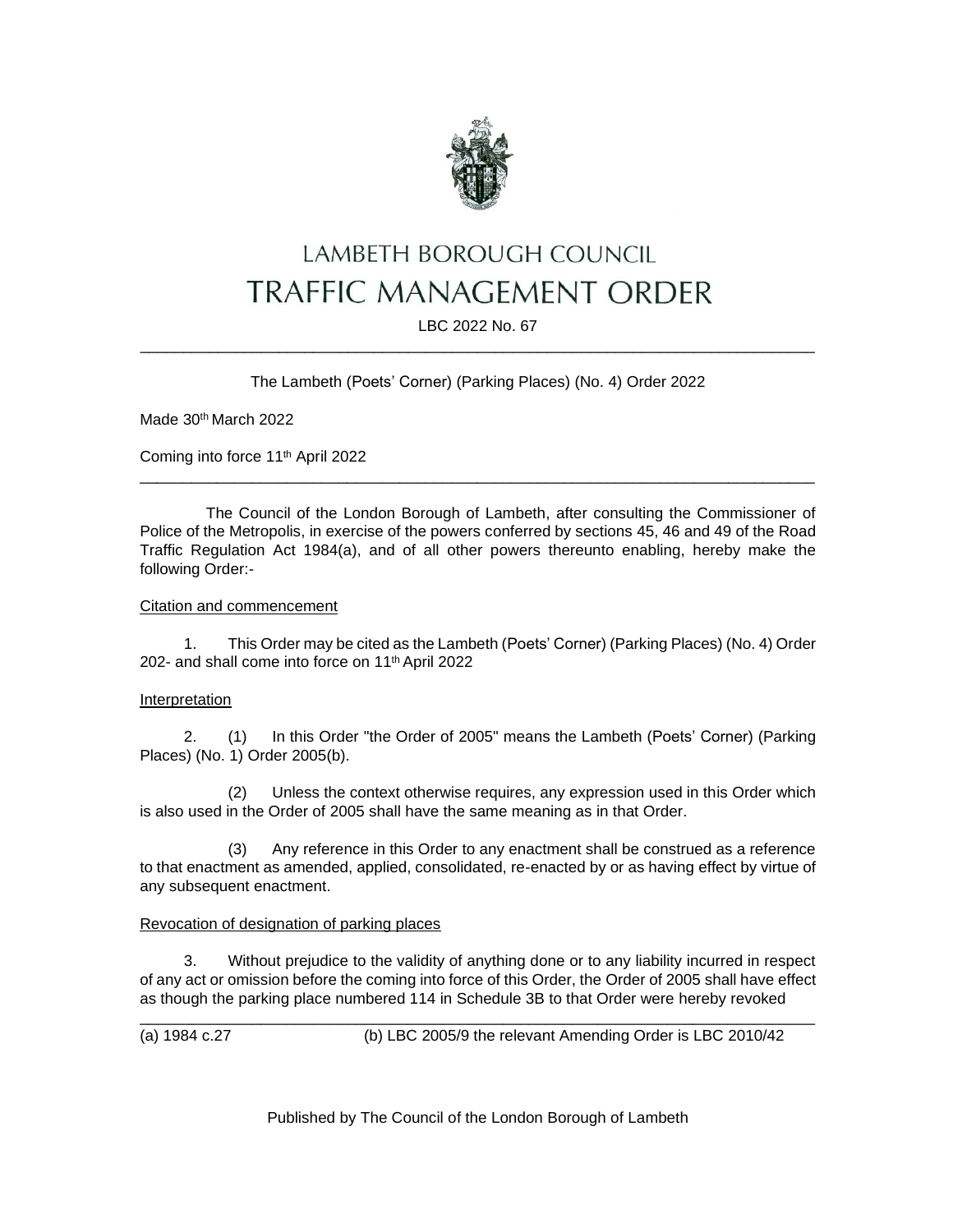## Designation of parking places and application of the Order of 2005 thereto

4. (1) Each area on a highway comprising the length of carriageway of a street specified in column 2 of Schedule 1 or 2 to this Order and bounded on one side of that length by the edge of the carriageway and on the other sides by a white line marking is designated as a parking place.

(2) The reference in this Article to a white line marking shall be construed as a reference to the white line marking (either broken or continuous) provided for in Schedule 7 to the Traffic Signs Regulations and General Directions 2016(a) or, if applicable, authorised by the Secretary of State by virtue of section 64 of the Road Traffic Regulation Act 1984.

(3) The provisions of the Order of 2005 (other than Articles 3 and 16) shall apply to the areas designated as parking places by this Order as if in those provisions any reference to a parking place included a reference to the areas designated as parking places by this Order and as if any reference to Schedule 3B to the Order of 2005 included a reference to Schedule 1 to this Order.

## Placing of traffic signs, etc.

- 5. The Council shall:-
	- (a) place and maintain traffic signs indicating the limits of each parking place referred to in Schedule 1 or 2 to this Order;
	- (b) place and maintain in or in the vicinity of the parking place referred to in Schedule 1 and 2 to this Order traffic signs indicating that such parking places may be used during the permitted hours for the leaving only of the vehicles specified in Article 4(6) and 4(7) respectively of the Order of 2005;
	- (c) carry out such other works as is reasonably required for the purposes of the satisfactory operation of the parking place.

## Amendments to the Order of 2005

6. Without prejudice to the validity of anything done or to any liability incurred in respect of any act or omission before the coming into force of this Order, the Order of 2005 shall have effect as though:

(a) in Article 2(1) to that Order, in the meanings assigned to the expressions "electronic car club permit", "hard copy car club permit" and "validate", for the text "Schedule 1, 2, 3 or 3B" there were substituted the text "Schedule 1, 2, 3, 3B or 3C";

(b) in Article 3(1)(a) of that Order, for the text "Schedule 1, 2, 3, 3A or 3B" there were substituted the text "Schedule 1, 2, 3, 3A, 3B or 3C";

(c) in Article 3(1)(b) of that Order, for the text "Schedule 1, 2, 3, 3A or 3B" there were substituted the text "Schedule  $1, 2, 3, 3A, 3B$  or  $3C$ ";

(a) S.I. 2016/362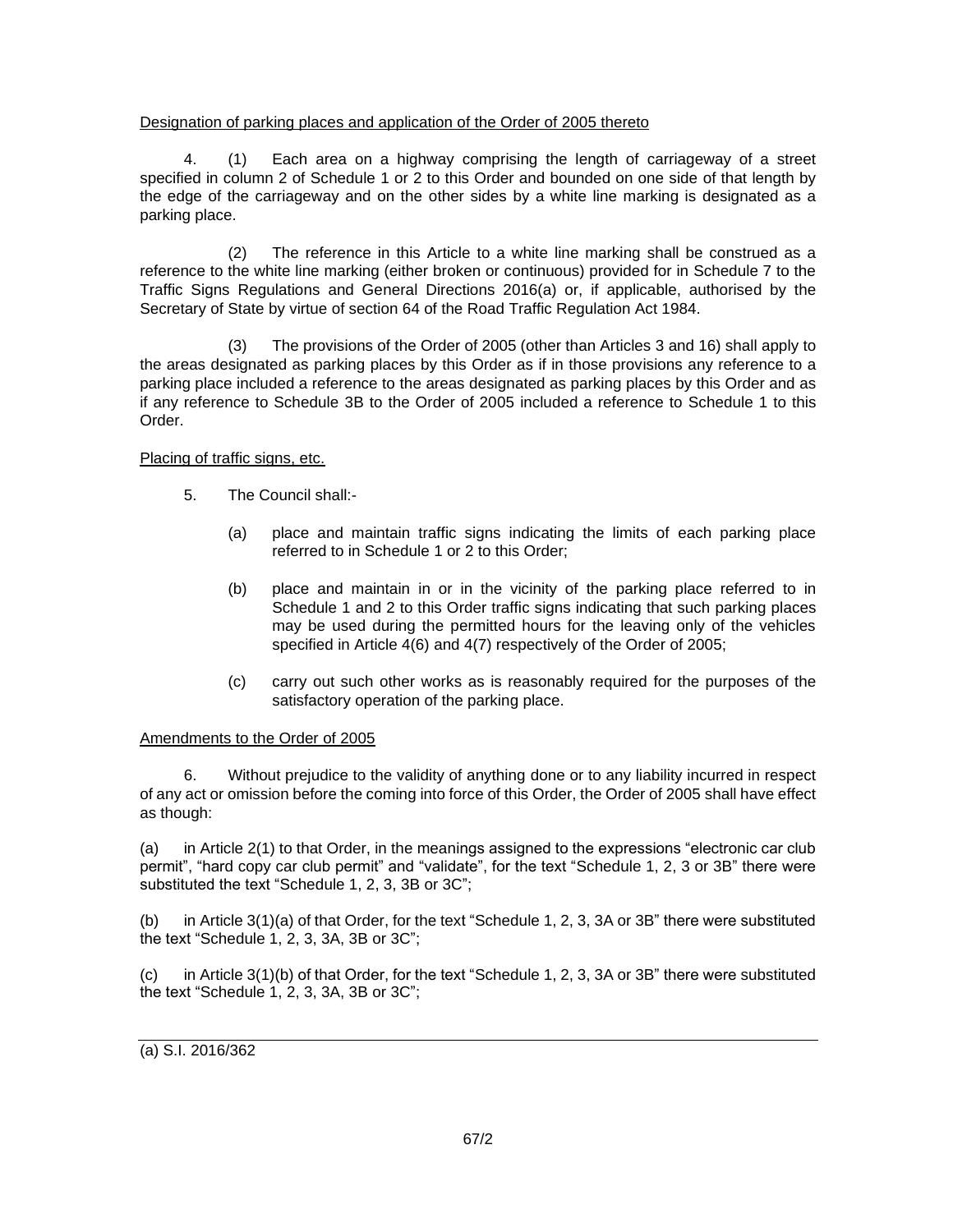(d) there were added as Article  $4(7)$  to that Order, the following:

"(7) Each parking place referred to in Schedule 3C may be used, subject to the provisions of this Order, for the leaving during the permitted hours of such vehicles of the class specified in paragraph (1) of this Article:-

- (a) as display in the manner specified in Article  $5(7)(a)$  either a valid hard copy resident's permit, a valid hard copy car club permit, a valid hard copy health care permit, a valid hard copy visitor's permit or a valid hard copy trade permit, issued in respect of that vehicle; or
- (b) in respect of which there has been granted either an electronic resident's permit, an electronic car club permit, a flexible car club permit, an electronic health care permit, an electronic visitor's permit or an electronic trade permit and a handheld device shows the indication specified in Article 5(7)(b),

provided that the electrical storage battery of that vehicle is in the process of being charged from a mains electrical source adjacent to that parking place.";

(e) there were added as Article 5(7) to that Order, the following:

"(7) At all times during which a vehicle is left in a parking place referred to in Schedule 3C during the permitted hours:-

- (a) it shall display either a valid hard copy resident's permit, a valid hard copy car club permit, a valid hard copy visitor's permit or a valid hard copy trade permit, issued in respect of that vehicle, so that all the particulars on that hard copy resident's permit, that hard copy car club permit, that hard copy visitor's permit or that hard copy trade permit, as the case may be, are clearly visible from outside that vehicle and from the front or nearside of that vehicle; or
- (b) there shall be an indication on a hand-held device that either an electronic resident's permit, an electronic car club permit, a flexible car club permit, an electronic visitor's permit or an electronic trade permit has been granted in respect of that vehicle and the permit is valid.";

(f) in Article 12(1)(a) of that Order, for the text "Schedule 1, 2, 3, 3A or 3B" there were substituted the text "Schedule 1, 2, 3, 3A, 3B or 3C";

- (g) for paragraph (b) of Article 16 of that Order, there were substituted the following:
	- "(b) place and maintain in or in the vicinity of each parking place referred to in Schedule 1, 2, 3, 3A, 3B or 3C traffic signs indicating that such parking place may be used during the permitted hours for the leaving of the vehicles specified in Article 4(2), 4(3), 4(4),  $4(5)$ ,  $4(6)$  and  $4(7)$  respectively;

(h) in Article 20(3) of that Order, for the text "Schedule 2 or 3" there were substituted the text "Schedule 2, 3 or 3C";

(i) for Article 23 of that Order, there were substituted the following: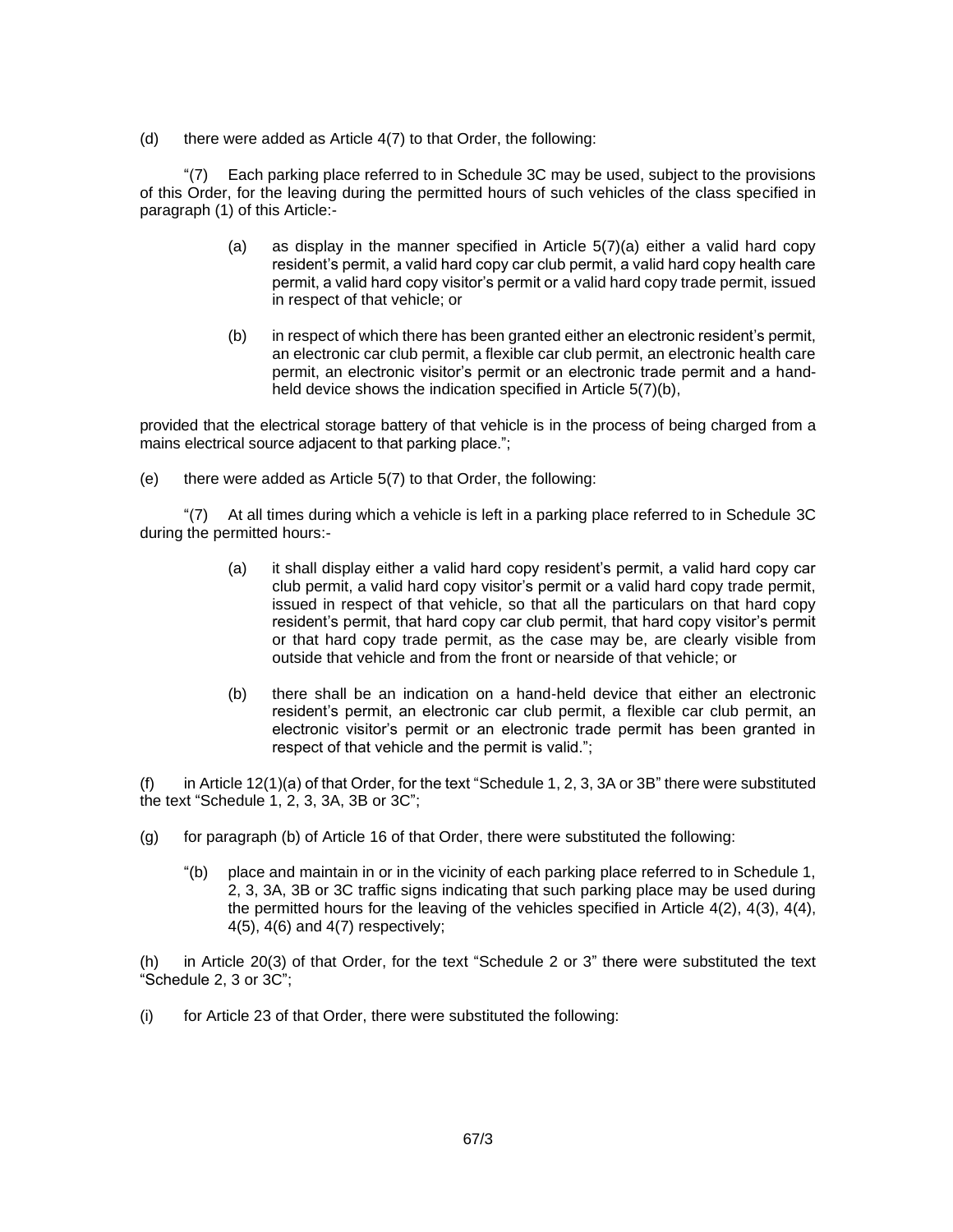"23. (1) No vehicle in respect of which payment of the parking charge has been made using the electronic payment system in accordance with the provisions of Article 18, and which has been taken away from a parking place referred to in Schedule 2, 3 or 3A during the permitted hours, shall, until the expiration of 1 hour from the time that vehicle was taken away, again be left in that parking place during the permitted hour.

(2) No vehicle which has been taken away from a parking place referred to in Schedule 3C during the permitted hours, shall, until the expiration of 2 hours from the time that vehicle was taken away, again be left in that parking place during the permitted hours.";

(j) in Article 24(3) of that Order, for the text "Schedule 1, 2, 3 or 3B" there were substituted the text "Schedule 1, 2, 3, 3B or 3C";

(k) in Article 26(3) of that Order, for the text "Schedule 1, 2, 3 or 3B" there were substituted the text "Schedule 1, 2, 3, 3B or 3C";

(l) in Article 27(3) of that Order, for the text "Schedule 1, 2, 3 or 3B" there were substituted the text "Schedule 1, 2, 3, 3B or 3C";

(m) in Article 30(4) of that Order, for the text "Sche Made 30<sup>th</sup> March 2022

Coming into force 11th April 2022 dule 1, 2, 3 or 3B" there were substituted the text "Schedule 1, 2, 3, 3B or 3C"; and

(n) there were added as Schedule 3C to that Order and the headings to that Schedule, the Schedule and the heading to that Schedule set out in Schedule 2 to this Order.

Dated this thirtieth day of March 2022.

Ben Stevens Highway Network Manager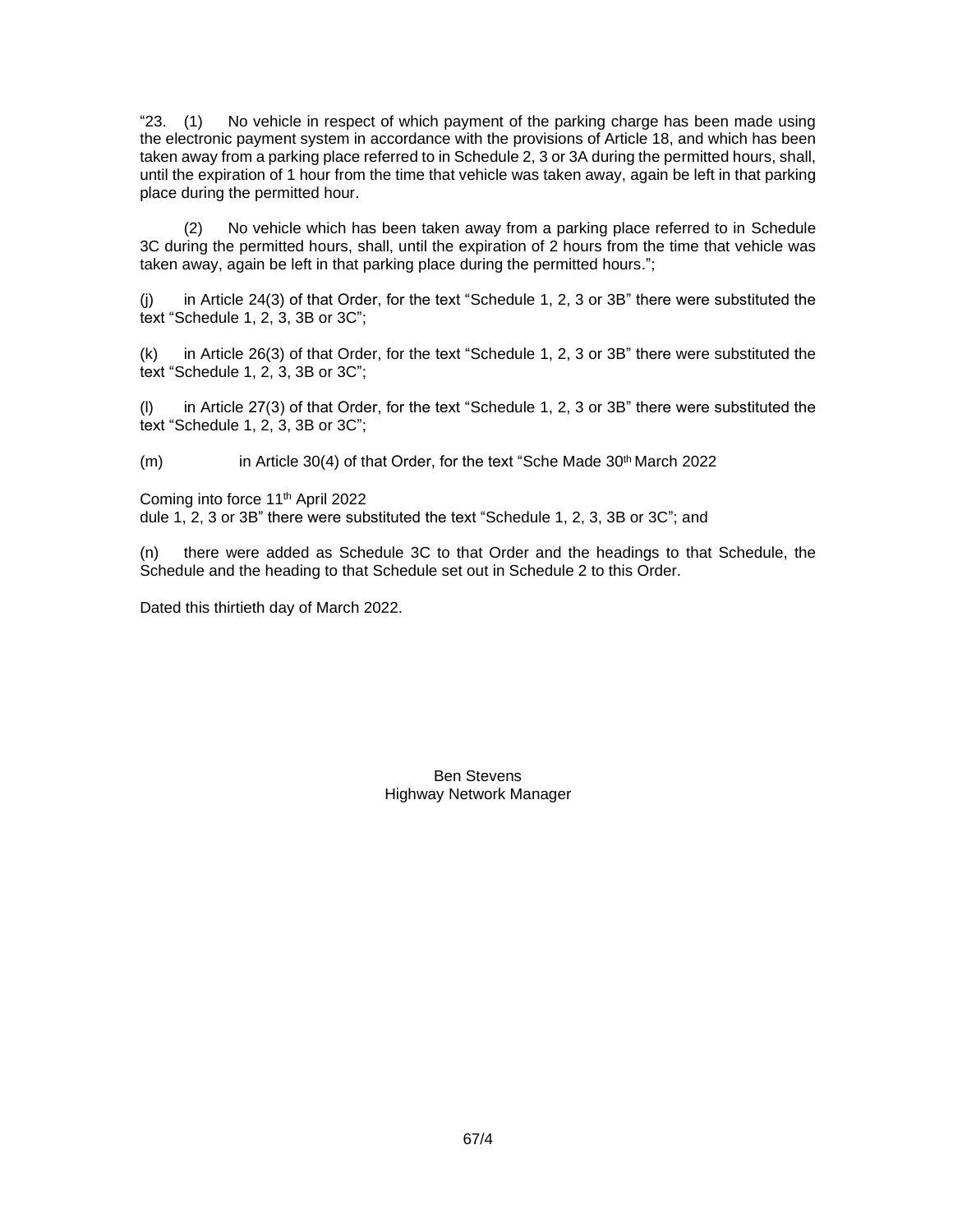#### SCHEDULE 1 (see Article 4)

IN RELATION TO A PARKING PLACE REFERRED TO IN THIS SCHEDULE THE EXPRESSION "PERMITTED HOURS" MEANS THE PERIOD BETWEEN 8.30 A.M. AND 5.30 P.M. ON MONDAYS TO FRIDAYS INCLUSIVE, ANY SUCH DAY NOT BEING CHRISTMAS DAY, GOOD FRIDAY OR A BANK HOLIDAY.

PARKING PLACES IN WHICH A VEHICLE MAY BE LEFT DURING THE PERMITTED HOURS PROVIDED IT DISPLAYS EITHER A VALID HARD COPY RESIDENT'S PERMIT, A VALID HARD COPY BUSINESS PERMIT, A VALID HARD COPY CAR CLUB PERMIT, A VALID HARD COPY TEACHER'S PERMIT, A VALID HARD COPY HEALTH CARE PERMIT, A VALID HARD COPY TRADE PERMIT OR A VALID HARD COPY VISITOR'S PERMIT, ISSUED IN RESPECT OF THAT VEHICLE, OR THERE APPEARS ON A HAND-HELD DEVICE AN INDICATION THAT AN ELECTRONIC VERSION OF ONE OF THOSE PERMITS OR A FLEXIBLE CAR CLUB PERMIT HAS BEEN GRANTED IN RESPECT OF THAT VEHICLE AND THE PERMIT IS VALID.

| No. of<br>parking<br>place | Designated parking place                                                                                                                                              | Minimum<br>number of<br>parking<br>spaces | Minimum<br>total length<br>in metres<br>not to be<br>occupied<br>by parking<br>space | Special<br>manner<br>οf<br>standing |
|----------------------------|-----------------------------------------------------------------------------------------------------------------------------------------------------------------------|-------------------------------------------|--------------------------------------------------------------------------------------|-------------------------------------|
|                            | 2                                                                                                                                                                     | 3                                         | 4                                                                                    | 5                                   |
| *                          | SHAKESPEARE ROAD, the north-west side, 1<br>from a point 2.4 metres south-west of the<br>common boundary of Nos. 267 and 269<br>Shakespeare Road south-westward for a |                                           |                                                                                      |                                     |

SHAKESPEARE ROAD, the north-west side, 1 from a point 3.6 metres north-east of the common boundary of Nos. 267 and 269 Shakespeare Road to a point 2.6 metres northeast of the common boundary of Nos. 291 and 1 -  $-$  -  $-$ 

distance of 6.0 metres.

293 Shakespeare Road.